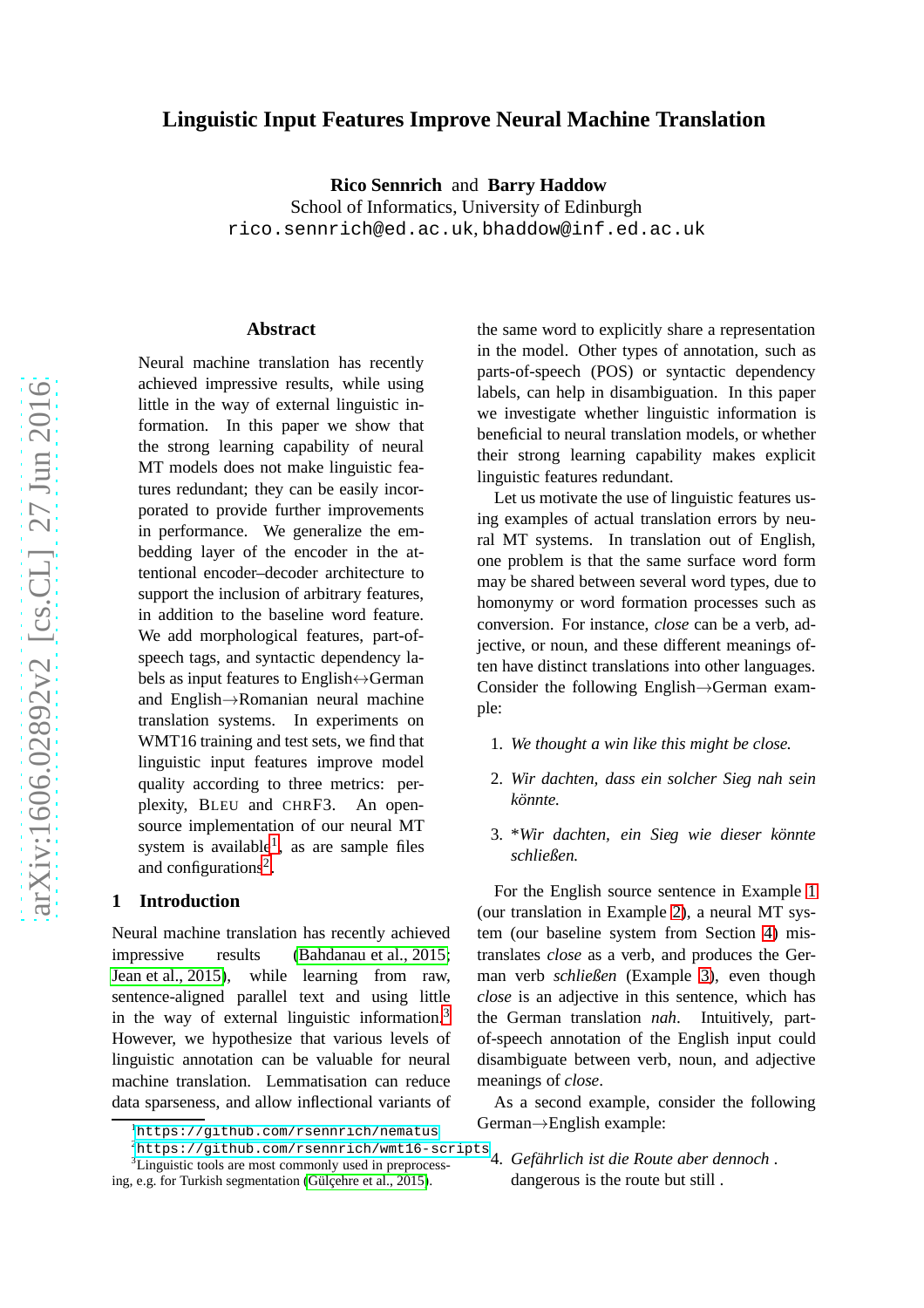<span id="page-1-1"></span><span id="page-1-0"></span>5. *However the route is dangerous .*

#### 6. \**Dangerous is the route , however .*

German main clauses have a verb-second (V2) word order, whereas English word order is generally SVO. The German sentence (Example [4;](#page-0-6) English reference in Example [5\)](#page-1-0) topicalizes the predicate *gefährlich* 'dangerous', putting the subject *die Route* 'the route' after the verb. Our baseline system (Example [6\)](#page-1-1) retains the original word order, which is highly unusual in English, especially for prose in the news domain. A syntactic annotation of the source sentence could support the attentional encoder-decoder in learning which words in the German source to attend (and translate) first.

We will investigate the usefulness of linguistic features for the language pair German $\leftrightarrow$ English, considering the following linguistic features:

- lemmas
- subword tags (see Section [3.2\)](#page-2-1)
- morphological features
- POS tags
- dependency labels

The inclusion of lemmas is motivated by the hope for a better generalization over inflectional variants of the same word form. The other linguistic features are motivated by disambiguation, as discussed in our introductory examples.

#### **2 Neural Machine Translation**

We follow the neural machine translation architecture by [Bahdanau et al. \(2015\)](#page-7-0), which we will briefly summarize here.

The neural machine translation system is implemented as an attentional encoder-decoder network with recurrent neural networks.

The encoder is a bidirectional neural network with gated recurrent units [\(Cho et al., 2014\)](#page-7-3) that reads an input sequence  $x = (x_1, ..., x_m)$ and calculates a forward sequence of hidden states  $(\vec{h}_1, ..., \vec{h}_m)$ , and a backward sequence  $(\overline{h}_1, ..., \overline{h}_m)$ . The hidden states  $\overline{h}_j$  and  $\overline{h}_j$  are concatenated to obtain the annotation vector  $h_i$ .

The decoder is a recurrent neural network that predicts a target sequence  $y = (y_1, ..., y_n)$ . Each word  $y_i$  is predicted based on a recurrent hidden state  $s_i$ , the previously predicted word  $y_{i-1}$ , and

a context vector  $c_i$ .  $c_i$  is computed as a weighted sum of the annotations  $h_i$ . The weight of each annotation  $h_i$  is computed through an *alignment model*  $\alpha_{ij}$ , which models the probability that  $y_i$  is aligned to  $x_j$ . The alignment model is a singlelayer feedforward neural network that is learned jointly with the rest of the network through backpropagation.

A detailed description can be found in [\(Bahdanau et al., 2015\)](#page-7-0), although our implementation is based on a slightly modified form of this architecture, released for the dl[4](#page-1-2)mt tutorial<sup>4</sup>. Training is performed on a parallel corpus with stochastic gradient descent. For translation, a beam search with small beam size is employed.

### **2.1 Adding Input Features**

Our main innovation over the standard encoderdecoder architecture is that we represent the encoder input as a combination of features [\(Alexandrescu and Kirchhoff, 2006\)](#page-7-4).

We here show the equation for the forward states of the encoder (for the simple RNN case; consider [\(Bahdanau et al., 2015\)](#page-7-0) for GRU):

$$
\overrightarrow{h}_j = \tanh(\overrightarrow{W}Ex_j + \overrightarrow{U}\overrightarrow{h}_{j-1})
$$
 (1)

where  $E \in \mathbb{R}^{m \times K_x}$  is a word embedding matrix,  $\overrightarrow{W} \in \mathbb{R}^{n \times m}$ ,  $\overrightarrow{U} \in \mathbb{R}^{n \times n}$  are weight matrices, with  $m$  and  $n$  being the word embedding size and number of hidden units, respectively, and  $K_x$  being the vocabulary size of the source language.

We generalize this to an arbitrary number of features  $|F|$ :

$$
\overrightarrow{h}_j = \tanh(\overrightarrow{W}(\prod_{k=1}^{|F|} E_k x_{jk}) + \overrightarrow{U} \overrightarrow{h}_{j-1}) \qquad (2)
$$

where  $\parallel$  is the vector concatenation,  $E_k \in$  $\mathbb{R}^{m_k \times K_k}$  are the feature embedding matrices, with  $\sum_{k=1}^{|F|} m_k = m$ , and  $K_k$  is the vocabulary size of the kth feature. In other words, we look up separate embedding vectors for each feature, which are then concatenated. The length of the concatenated vector matches the total embedding size, and all other parts of the model remain unchanged.

### **3 Linguistic Input Features**

Our generalized model of the previous section supports an arbitrary number of input features.

<span id="page-1-2"></span><sup>4</sup><https://github.com/nyu-dl/dl4mt-tutorial>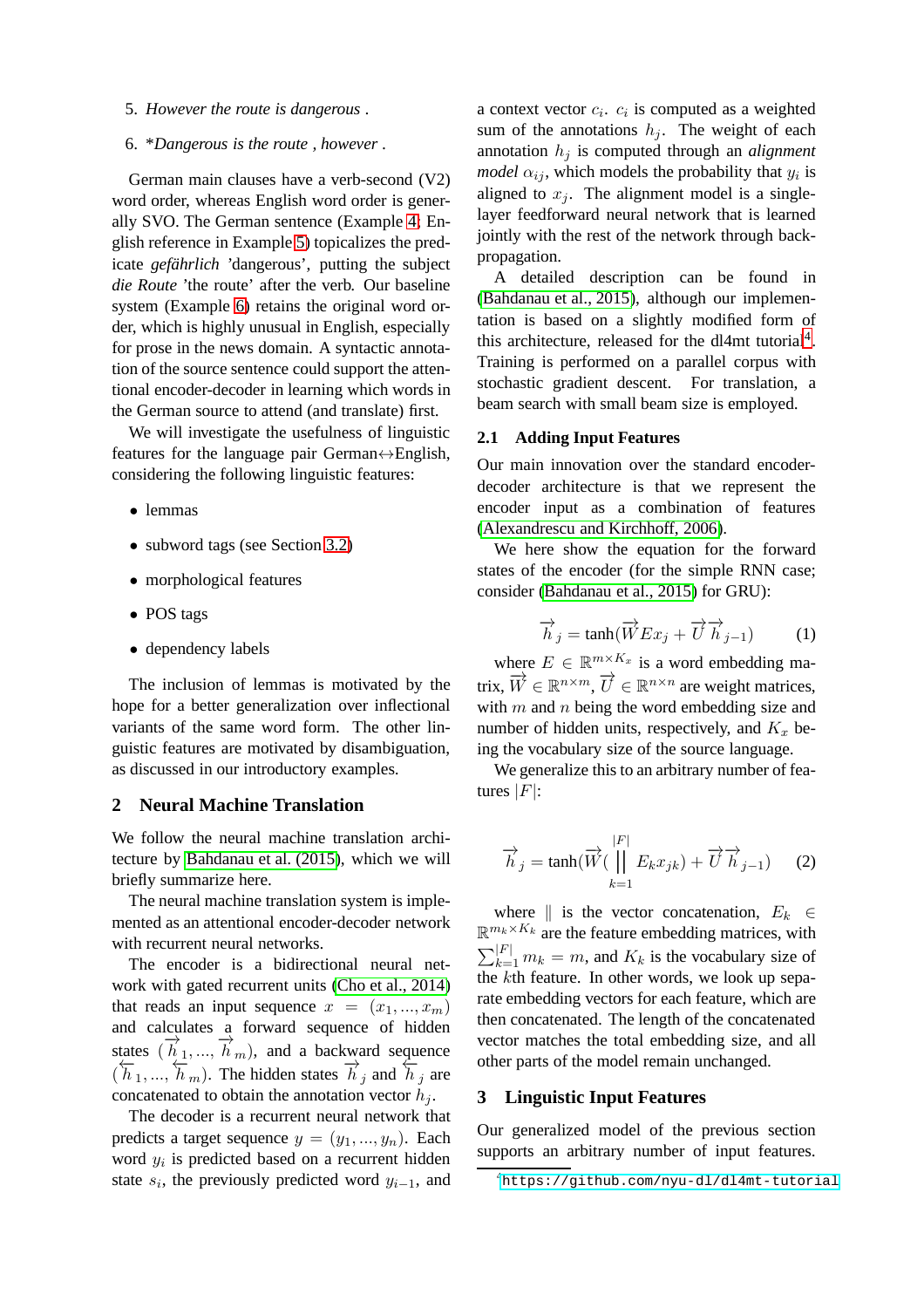In this paper, we will focus on a number of well-known linguistic features. Our main empirical question is if providing linguistic features to the encoder improves the translation quality of neural machine translation systems, or if the information emerges from training encoderdecoder models on raw text, making its inclusion via explicit features redundant. All linguistic features are predicted automatically; we use Stanford CoreNLP [\(Toutanova et al., 2003;](#page-8-0) [Minnen et al., 2001;](#page-8-1) [Chen and Manning, 2014\)](#page-7-5) to annotate the English input for English→German, and ParZu [\(Sennrich et al., 2013\)](#page-8-2) to annotate the German input for German→English. We here discuss the individual features in more detail.

### **3.1 Lemma**

Using lemmas as input features guarantees sharing of information between word forms that share the same base form. In principle, neural models can learn that inflectional variants are semantically related, and represent them as similar points in the continuous vector space [\(Mikolov et al., 2013\)](#page-7-6). However, while this has been demonstrated for high-frequency words, we expect that a lemmatized representation increases data efficiency; lowfrequency variants may even be unknown to wordlevel models. With character- or subword-level models, it is unclear to what extent they can learn the similarity between low-frequency word forms that share a lemma, especially if the word forms are superficially dissimilar. Consider the following two German word forms, which share the lemma *liegen* 'lie':

- *liegt* 'lies' (3.p.sg. present)
- *läge* 'lay' (3.p.sg. subjunctive II)

The lemmatisers we use are based on finite-state methods, which ensures a large coverage, even for infrequent word forms. We use the Zmorge analyzer for German [\(Schmid et al., 2004;](#page-8-3) [Sennrich and Kunz, 2014\)](#page-8-4), and the lemmatiser in the Stanford CoreNLP toolkit for English [\(Minnen et al., 2001\)](#page-8-1).

### <span id="page-2-1"></span>**3.2 Subword Tags**

In our experiments, we operate on the level of subwords to achieve open-vocabulary translation with a fixed symbol vocabulary, using a segmentation based on *byte-pair encoding* (BPE) [\(Sennrich et al., 2016c\)](#page-8-5). We note that in BPE segmentation, some symbols are potentially ambiguous, and can either be a separate word, or a subword segment of a larger word. Also, text is represented as a sequence of subword units with no explicit word boundaries, but word boundaries are potentially helpful to learn which symbols to attend to, and when to forget information in the recurrent layers. We propose an annotation of subword structure similar to popular IOB format for chunking and named entity recognition, marking if a symbol in the text forms the beginning (B), inside  $(I)$ , or end  $(E)$  of a word. A separate tag  $(O)$ is used if a symbol corresponds to the full word.

## **3.3 Morphological Features**

For German→English, the parser annotates the German input with morphological features. Different word types have different sets of features – for instance, nouns have case, number and gender, while verbs have person, number, tense and aspect – and features may be underspecified. We treat the concatenation of all morphological features of a word, using a special symbol for underspecified features, as a string, and treat each such string as a separate feature value.

#### **3.4 POS Tags and Dependency Labels**

In our introductory examples, we motivated POS tags and dependency labels as possible disambiguators. Each word is associated with one POS tag, and one dependency label. The latter is the label of the edge connecting a word to its syntactic head, or 'ROOT' if the word has no syntactic head.

### **3.5 On Using Word-level Features in a Subword Model**

We segment rare words into subword units using BPE. The subword tags encode the segmentation of words into subword units, and need no further modification. All other features are originally word-level features. To annotate the segmented source text with features, we copy the word's feature value to all its subword units. An example is shown in Figure [1.](#page-3-0)

### <span id="page-2-0"></span>**4 Evaluation**

We evaluate our systems on the WMT16 shared translation task English↔German. The parallel training data consists of about 4.2 million sentence pairs.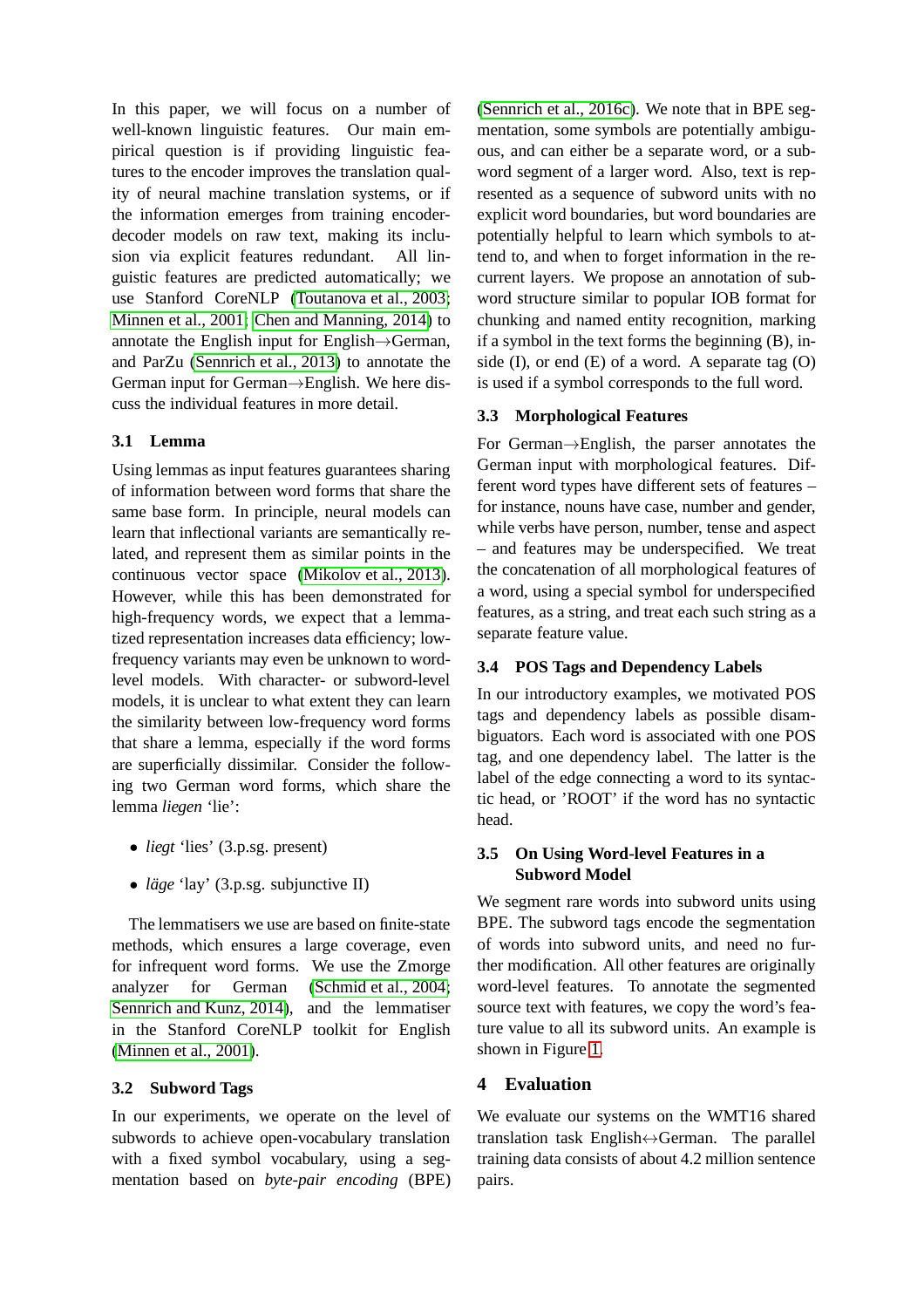|              |            |            | root         |             |       | root    |          |           |          |
|--------------|------------|------------|--------------|-------------|-------|---------|----------|-----------|----------|
|              |            | nsubj      | prep         | pobj<br>det |       |         |          |           |          |
|              |            | Leonidas   | begged<br>1n | the         | arena | $\cdot$ |          |           |          |
|              |            | <b>NNP</b> | VBD<br>IN    | DТ          | NN    | $\cdot$ |          |           |          |
|              |            |            |              |             |       |         |          |           |          |
| words        | Le:        | oni:       | das          | beg:        | ged   | in      | the      | arena     |          |
| lemmas       | Leonidas   | Leonidas   | Leonidas     | beg         | beg   | 1n      | the      | arena     |          |
| subword tags | В          |            | E            | В           | Е     | O       | $\Omega$ | O         | $\Omega$ |
| <b>POS</b>   | <b>NNP</b> | <b>NNP</b> | <b>NNP</b>   | VBD         | VBD   | IN      | DT       | <b>NN</b> |          |
| dep          | nsubj      | nsubj      | nsubj        | root        | root  | prep    | det      | pobj      | root     |

<span id="page-3-0"></span>Figure 1: Original dependency tree for sentence *Leonidas begged in the arena .*, and our feature representation after BPE segmentation.

To enable open-vocabulary transla-tion, we encode words via joint BPE<sup>[5](#page-3-1)</sup> [\(Sennrich et al., 2016c\)](#page-8-5), learning 89 500 merge operations on the concatenation of the source and target side of the parallel training data. We use minibatches of size 80, a maximum sentence length of 50, word embeddings of size 500, and hidden layers of size 1024. We clip the gradient norm to 1.0 [\(Pascanu et al., 2013\)](#page-8-6). We train the models with Adadelta [\(Zeiler, 2012\)](#page-8-7), reshuffling the training corpus between epochs. We validate the model every 10 000 minibatches via BLEU and perplexity on a validation set (newstest2013).

For neural MT, perplexity is a useful measure of how well the model can predict a reference translation given the source sentence. Perplexity is thus a good indicator of whether input features provide any benefit to the models, and we report the best validation set perplexity of each experiment. To evaluate whether the features also increase translation performance, we report casesensitive BLEU scores with mteval-13b.perl on two test sets, newstest2015 and newstest2016. We also report CHRF3 (Popović, 2015), a character ngram  $F_3$  score which was found to correlate well with human judgments, especially for translations out of English (Stanojević et al., 2015).<sup>[6](#page-3-2)</sup> The two metrics may occasionally disagree, partly because they are highly sensitive to the length of the output. BLEU is precision-based, whereas CHRF3 considers both precision and recall, with a bias for recall. For BLEU, we also report whether differences between systems are statistically significant according to a bootstrap resampling significance test [\(Riezler and Maxwell, 2005\)](#page-8-10).

We train models for about a week, and report

|                   |        | input vocabulary |       | embedding |        |  |
|-------------------|--------|------------------|-------|-----------|--------|--|
| feature           | ΕN     | DE               | model | all       | single |  |
| subword tags      |        |                  |       |           |        |  |
| POS tags          | 46     | 54               | 54    | 10        | 10     |  |
| morph. features   |        | 1400             | 1400  | 10        | 10     |  |
| dependency labels | 46     | 33               | 46    | 10        | 10     |  |
| lemmas            | 800000 | 1500000          | 85000 | 115       | 167    |  |
| words             | 78500  | 85000            | 85000 | *         | $\ast$ |  |

<span id="page-3-3"></span>Table 1: Vocabulary size, and size of embedding layer of linguistic features, in system that includes all features, and contrastive experiments that add a single feature over the baseline. The embedding layer size of the word feature is set to bring the total size to 500.

results for an ensemble of the 4 last saved models (with models saved every 12 hours). The ensemble serves to smooth the variance between single models.

Decoding is performed with beam search with a beam size of 12.

To ensure that performance improvements are not simply due to an increase in the number of model parameters, we keep the total size of the embedding layer fixed to 500. Table [1](#page-3-3) lists the embedding size we use for linguistic features – the embedding layer size of the word-level feature varies, and is set to bring the total embedding layer size to 500. If we include the lemma feature, we roughly split the embedding vector one-to-two between the lemma feature and the word feature. The table also shows the network vocabulary size; for all features except lemmas, we can represent all feature values in the network vocabulary – in the case of words, this is due to BPE segmentation. For lemmas, we choose the same vocabulary size as for words, replacing rare lemmas with a special UNK symbol.

[Sennrich et al. \(2016b\)](#page-8-11) report large gains from using monolingual in-domain training data, auto-

<span id="page-3-2"></span><span id="page-3-1"></span><sup>5</sup><https://github.com/rsennrich/subword-nmt> <sup>6</sup>We use the re-implementation included with the subword code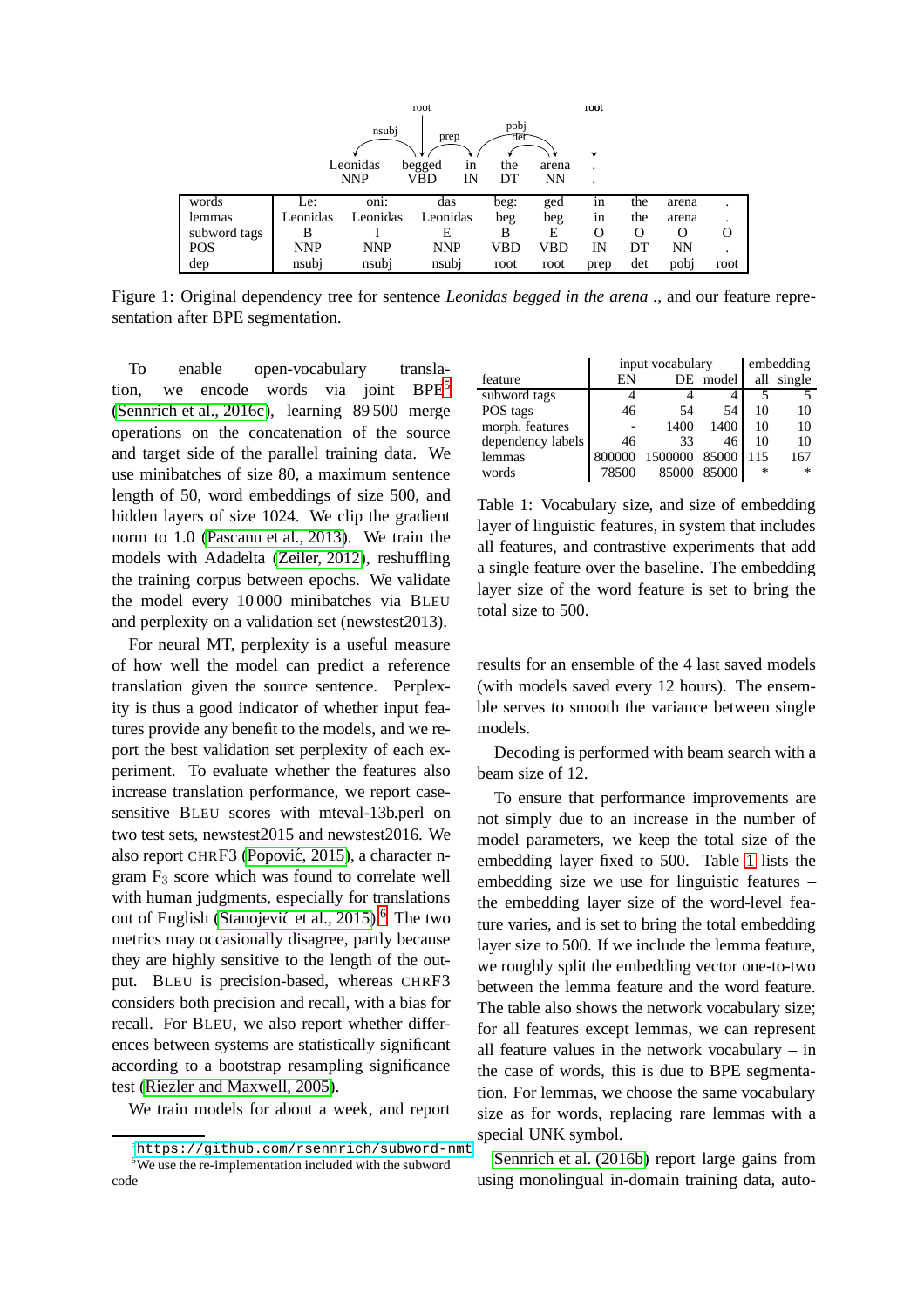matically back-translated into the source language to produce a synthetic parallel training corpus. We use the synthetic corpora produced in these exper-iments<sup>[7](#page-4-0)</sup> (3.6–4.2 million sentence pairs), and we trained systems which include this data to compare against the state of the art. We note that our experiments with this data entail a syntactic annotation of automatically translated data, which may be a source of noise. For the systems with synthetic data, we double the training time to two weeks.

We also evaluate linguistic features for the lower-resourced translation direction English→Romanian, with 0.6 million sentence pairs of parallel training data, and 2.2 million sentence pairs of synthetic parallel data. We use the same linguistic features as for English→German. We follow [Sennrich et al. \(2016a\)](#page-8-12) in the configuration, and use dropout for the English→Romanian systems. We drop out full words (both on the source and target side) with a probability of 0.1. For all other layers, the dropout probability is set to 0.2.

### **4.1 Results**

Table [2](#page-5-0) shows our main results for German→English, and English→German. The baseline system is a neural MT system with only one input feature, the (sub)words themselves. For both translation directions, linguistic features improve the best perplexity on the development data (47.3  $\rightarrow$  46.2, and 54.9  $\rightarrow$  52.9, respectively). For German→English, the linguistic features lead to an increase of 1.5 BLEU  $(31.4 \rightarrow 32.9)$  and 0.5 CHRF3 (58.0  $\rightarrow$  58.5), on the newstest2016 test set. For English→German, we observe improvements of 0.6 BLEU (27.8  $\rightarrow$  28.4) and 1.2 CHRF3  $(56.0 \rightarrow 57.2)$ .

To evaluate the effectiveness of different linguistic features in isolation, we performed contrastive experiments in which only a single feature was added to the baseline. Results are shown in Table [3.](#page-5-1) Unsurprisingly, the combination of all features (Table [2\)](#page-5-0) gives the highest improvement, averaged over metrics and test sets, but most features are beneficial on their own. Subword tags give small improvements for English→German, but not for German→English. All other features outperform the baseline in terms of perplexity, and yield significant improvements in BLEU on at least one test set. The gain from different features is not fully cumulative; we note that the information encoded in different features overlaps. For instance, both the dependency labels and the morphological features encode the distinction between German subjects and accusative objects, the former through different labels (*subj* and *obja*), the latter through grammatical case (*nominative* and *accusative*).

We also evaluated adding linguistic features to a stronger baseline, which includes synthetic parallel training data. In addition, we compare our neural systems against phrase-based (PB-SMT) and syntax-based (SBSMT) systems by [\(Williams et al., 2016\)](#page-8-13), all of which make use of linguistic annotation on the source and/or target side. Results are shown in Table [4.](#page-5-2) For German→English, we observe similar improvements in the best development perplexity  $(45.2 \rightarrow 44.1)$ , test set BLEU  $(37.5 \rightarrow 38.5)$  and CHRF3 (62.2  $\rightarrow$  62.8). Our test set BLEU is on par to the best submitted system to this year's WMT 16 shared translation task, which is similar to our baseline MT system, but which also uses a right-to-left decoder for reranking [\(Sennrich et al., 2016a\)](#page-8-12). We expect that linguistic input features and bidirectional decoding are orthogonal, and that we could obtain further improvements by combining the two.

For English→German, improvements in development set perplexity carry over  $(49.7 \rightarrow 48.4)$ , but we see only small, non-significant differences in BLEU and CHRF3. While we cannot clearly account for the discrepancy between perplexity and translation metrics, factors that potentially lower the usefulness of linguistic features in this setting are the stronger baseline, trained on more data, and the low robustness of linguistic tools in the annotation of the noisy, synthetic data sets. Both our baseline neural MT systems and the systems with linguistic features substantially outperform phrase-based and syntax-based systems for both translation directions.

In the previous tables, we have reported the best perplexity. To address the question about the randomness in perplexity, and whether the best perplexity just happened to be lower for the systems with linguistic features, we show perplexity on our development set as a function of training time for different systems (Figure [2\)](#page-6-0). We can see that

<span id="page-4-0"></span> $7$ The corpora are available at http://statmt.org/rsennrich/wmt16\_backtrans1**parplexit**y is consistently lower for the systems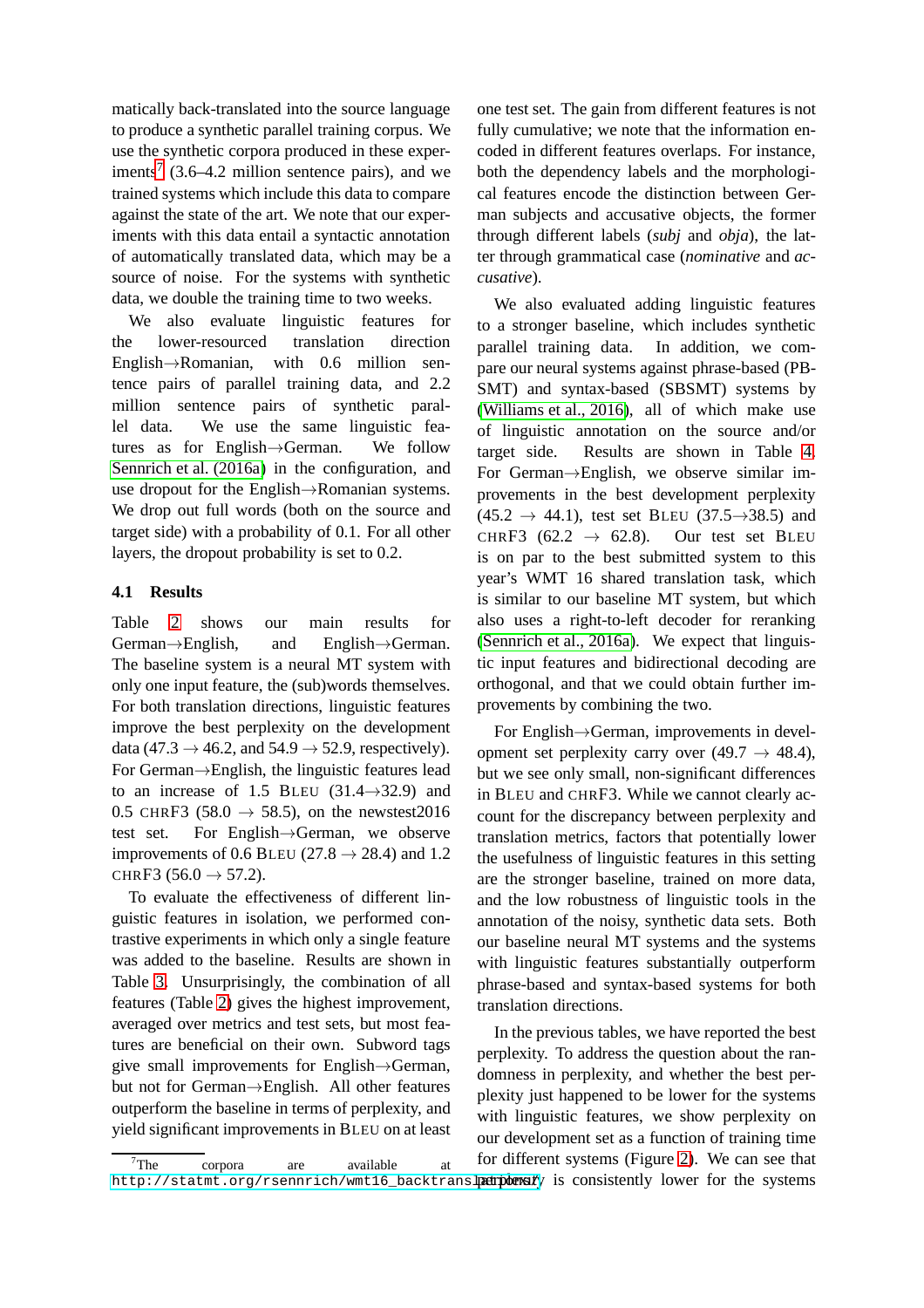|              |                  |                 | $German \rightarrow English$ |                   |        |                  |         | $Enelish \rightarrow German$ |        |                   |
|--------------|------------------|-----------------|------------------------------|-------------------|--------|------------------|---------|------------------------------|--------|-------------------|
| system       | $ppl \downarrow$ | $BLEU \uparrow$ |                              | CHR $F3 \uparrow$ |        | $ppl \downarrow$ |         | BLEU $\uparrow$              |        | CHR $F3 \uparrow$ |
|              | dev              | test15          | test16                       | test15            | test16 | dev              | test15  | test16                       | test15 | test16            |
| baseline     | 47.3             | 27.9            | 31.4                         | 54.0              | 58.0   | 54.9             | 23.0    | 27.8                         | 52.6   | 56.0              |
| all features | 46.2             | $28.7*$         | $32.9*$                      | 54.8              | 58.5   | 52.9             | $23.8*$ | $28.4*$                      | 53.9   | 57.2              |

<span id="page-5-0"></span>Table 2: German↔English translation results: best perplexity on dev (newstest2013), and BLEU and CHRF3 on test15 (newstest2015) and test16 (newstest2016). BLEU scores that are significantly different  $(p < 0.05)$  from respective baseline are marked with  $(*)$ .

|                   |                  | $German \rightarrow English$ |                 |        |                   |      |                 | $English \rightarrow German$ |        |                   |
|-------------------|------------------|------------------------------|-----------------|--------|-------------------|------|-----------------|------------------------------|--------|-------------------|
| system            | $ppl \downarrow$ |                              | $BLEU \uparrow$ |        | CHR $F3 \uparrow$ |      | $BLEU \uparrow$ |                              |        | CHR $F3 \uparrow$ |
|                   | dev              | test15                       | test16          | test15 | test16            | dev  | test15          | test16                       | test15 | test16            |
| baseline          | 47.3             | 27.9                         | 31.4            | 54.0   | 58.0              | 54.9 | 23.0            | 27.8                         | 52.6   | 56.0              |
| lemmas            | 47.1             | 28.4                         | $32.3*$         | 54.6   | 58.7              | 53.4 | $23.8*$         | $28.5*$                      | 53.7   | 56.7              |
| subword tags      | 47.3             | 27.7                         | 31.5            | 54.0   | 58.1              | 54.7 | $23.6*$         | 28.1                         | 53.2   | 56.4              |
| morph. features   | 47.1             | 28.2                         | $32.4*$         | 54.3   | 58.4              | -    |                 |                              |        |                   |
| POS tags          | 46.9             | 28.1                         | $32.4*$         | 54.1   | 57.8              | 53.2 | $24.0*$         | $28.9*$                      | 53.3   | 56.8              |
| dependency labels | 46.9             | 28.1                         | $31.8*$         | 54.2   | 58.3              | 54.0 | $23.4*$         | 28.0                         | 53.1   | 56.5              |

<span id="page-5-1"></span>Table 3: Contrastive experiments with individual linguistic features: best perplexity on dev (newstest2013), and BLEU and CHRF3 on test15 (newstest2015) and test16 (newstest2016). BLEU scores that are significantly different ( $p < 0.05$ ) from respective baseline are marked with (\*).

|                               |                          |         | $German \rightarrow English$ |        |                   |                  |        | $English \rightarrow German$ |        |                   |
|-------------------------------|--------------------------|---------|------------------------------|--------|-------------------|------------------|--------|------------------------------|--------|-------------------|
| system                        | $ppl \downarrow$         |         | $BLEU \uparrow$              |        | CHR $F3 \uparrow$ | $ppl \downarrow$ |        | $BLEU \uparrow$              |        | CHR $F3 \uparrow$ |
|                               | dev                      | test15  | test16                       | test15 | test16            | dev              | test15 | test16                       | test15 | test16            |
| PBSMT (Williams et al., 2016) | $\overline{\phantom{0}}$ | 29.9    | 35.1                         | 56.2   | 60.9              | -                | 23.    | 28.4                         | 52.6   | 56.6              |
| SBSMT (Williams et al., 2016) | $\overline{\phantom{0}}$ | 29.5    | 34.4                         | 56.0   | 61.0              | -                | 24.5   | 30.6                         | 55.3   | 59.9              |
| baseline                      | 45.2                     | 31.5    | 37.5                         | 57.0   | 62.2              | 49.7             | 27.5   | 33.1                         | 56.3   | 60.5              |
| all features                  | 44.1                     | $32.1*$ | $38.5*$                      | 57.5   | 62.8              | 48.4             | 27.1   | 33.2                         | 56.5   | 60.6              |

<span id="page-5-2"></span>Table 4: German↔English translation results with additional, synthetic training data: best perplexity on dev (newstest2013), and BLEU and CHRF3 on test15 (newstest2015) and test16 (newstest2016). BLEU scores that are significantly different ( $p < 0.05$ ) from respective baseline are marked with (\*).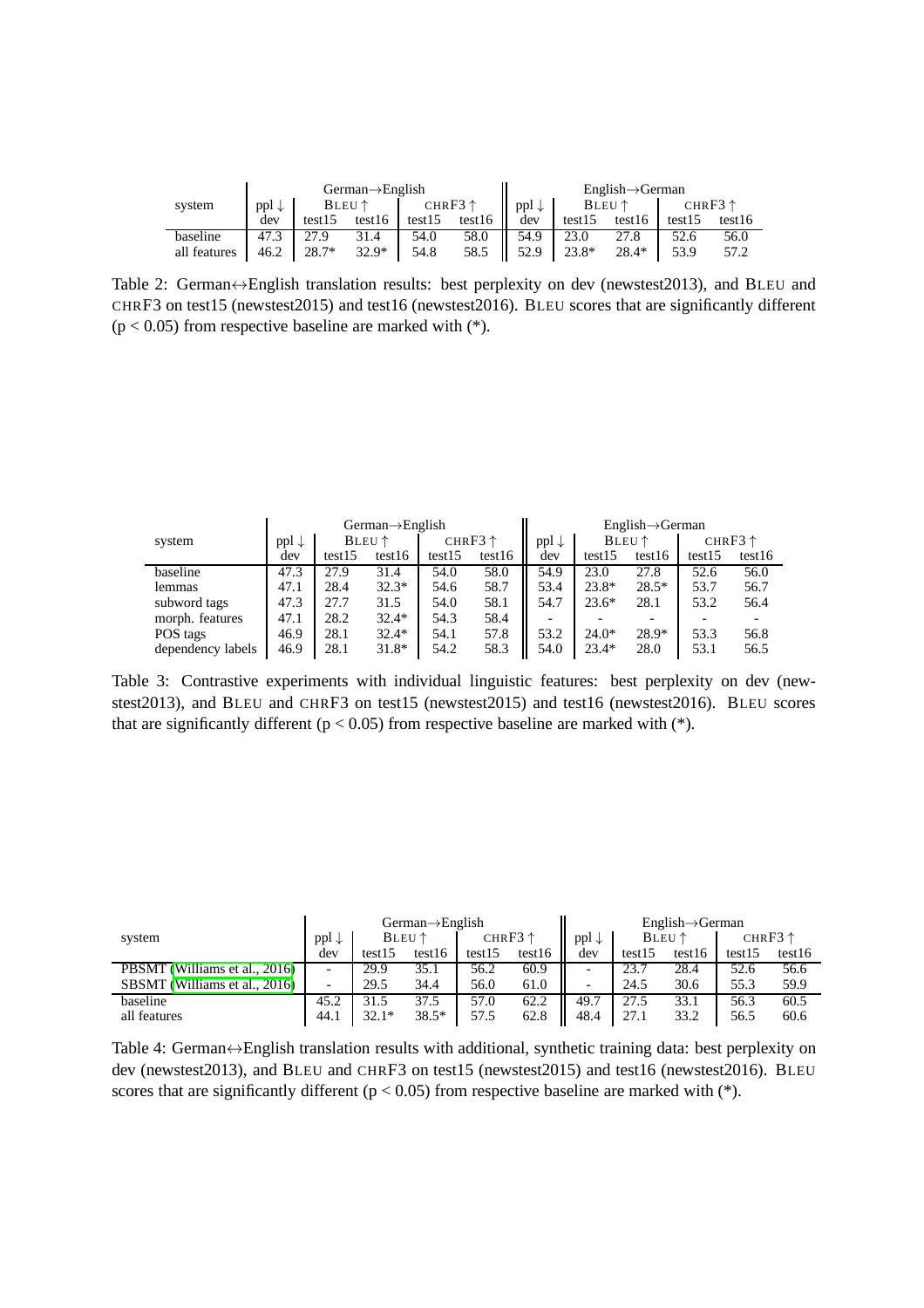

<span id="page-6-0"></span>Figure 2: English→German (black) and German→English (red) development set perplexity as a function of training time (number of minibatches) with and without linguistic features.

| system                      | $ppl \downarrow$ | BLEU <sup>↑</sup> | CHR $F3 \uparrow$ |
|-----------------------------|------------------|-------------------|-------------------|
| (Peter et al., 2016)        |                  | 28.9              | 57.1              |
| baseline                    | 74.9             | 23.8              | 52.5              |
| all features                | 72.7             | $24.8*$           | 53.5              |
| baseline (+synth. data)     | 50.9             | 28.2              | 56.1              |
| all features (+synth. data) | 50.1             | $29.2*$           | 56.6              |

<span id="page-6-1"></span>Table 5: English→Romanian translation results: best perplexity on newsdev2016, and BLEU and CHRF3 on newstest2016. BLEU scores that are significantly different ( $p < 0.05$ ) from respective baseline are marked with (\*).

trained with linguistic features.

Table [5](#page-6-1) shows results for a lower-resourced language pair, English→Romanian. With linguistic features, we observe improvements of 1.0 BLEU over the baseline, both for the systems trained on parallel data only  $(23.8 \rightarrow 24.8)$ , and the systems which use synthetic training data  $(28.2 \rightarrow 29.2)$ . According to BLEU, the best submission to WMT16 was a system combination by [Peter et al. \(2016\)](#page-8-14). Our best system is competitive with this submission.

Table [6](#page-6-2) shows translation examples of our baseline, and the system augmented with linguistic features. We see that the augmented neural MT systems, in contrast to the respective baselines, successfully resolve the reordering for the German→English example, and the disambiguation of *close* for the English→German example.

| system       | sentence                                             |
|--------------|------------------------------------------------------|
| source       | Gefährlich ist die Route aber dennoch.               |
| reference    | However the route is dangerous.                      |
| baseline     | Dangerous is the route, however.                     |
| all features | However, the route is dangerous.                     |
| source       | [We thought] a win like this might be <b>close</b> . |
| reference    | [] dass ein solcher Gewinn <b>nah</b> sein könnte.   |
| baseline     | [] ein Sieg wie dieser könnte schließen.             |
| all features | [] ein Sieg wie dieser könnte nah sein.              |

<span id="page-6-2"></span>Table 6: Translation examples illustrating the effect of adding linguistic input features.

## **5 Related Work**

Linguistic features have been used in neural language modelling [\(Alexandrescu and Kirchhoff, 2006\)](#page-7-4), and are also used in other tasks for which neural models have recently been employed, such as syntactic parsing [\(Chen and Manning, 2014\)](#page-7-5). This paper addresses the question whether linguistic features on the source side are beneficial for neural machine translation. On the target side, linguistic features are harder to obtain for a generation task such as machine translation, since this would require incremental parsing of the hypotheses at test time, and this is possible future work.

Among others, our model incorporates information from a dependency annotation, but is still a sequence-to-sequence model. [Eriguchi et al. \(2016\)](#page-7-7) propose a tree-to-sequence model whose encoder computes vector representations for each phrase in the source tree. Their focus is on exploiting the (unlabelled) structure of a syntactic annotation, whereas we are focused on the disambiguation power of the functional dependency labels.

Factored translation models are often used in phrase-based SMT [\(Koehn and Hoang, 2007\)](#page-7-8) as a means to incorporate extra linguistic information. However, neural MT can provide a much more flexible mechanism for adding such information. Because phrase-based models cannot easily generalize to new feature combinations, the individual models either treat each feature combination as an atomic unit, resulting in data sparsity, or assume independence between features, for instance by having separate language models for words and POS tags. In contrast, we exploit the strong generalization ability of neural networks, and expect that even new feature combinations, e.g. a word that appears in a novel syntactic function, are handled gracefully.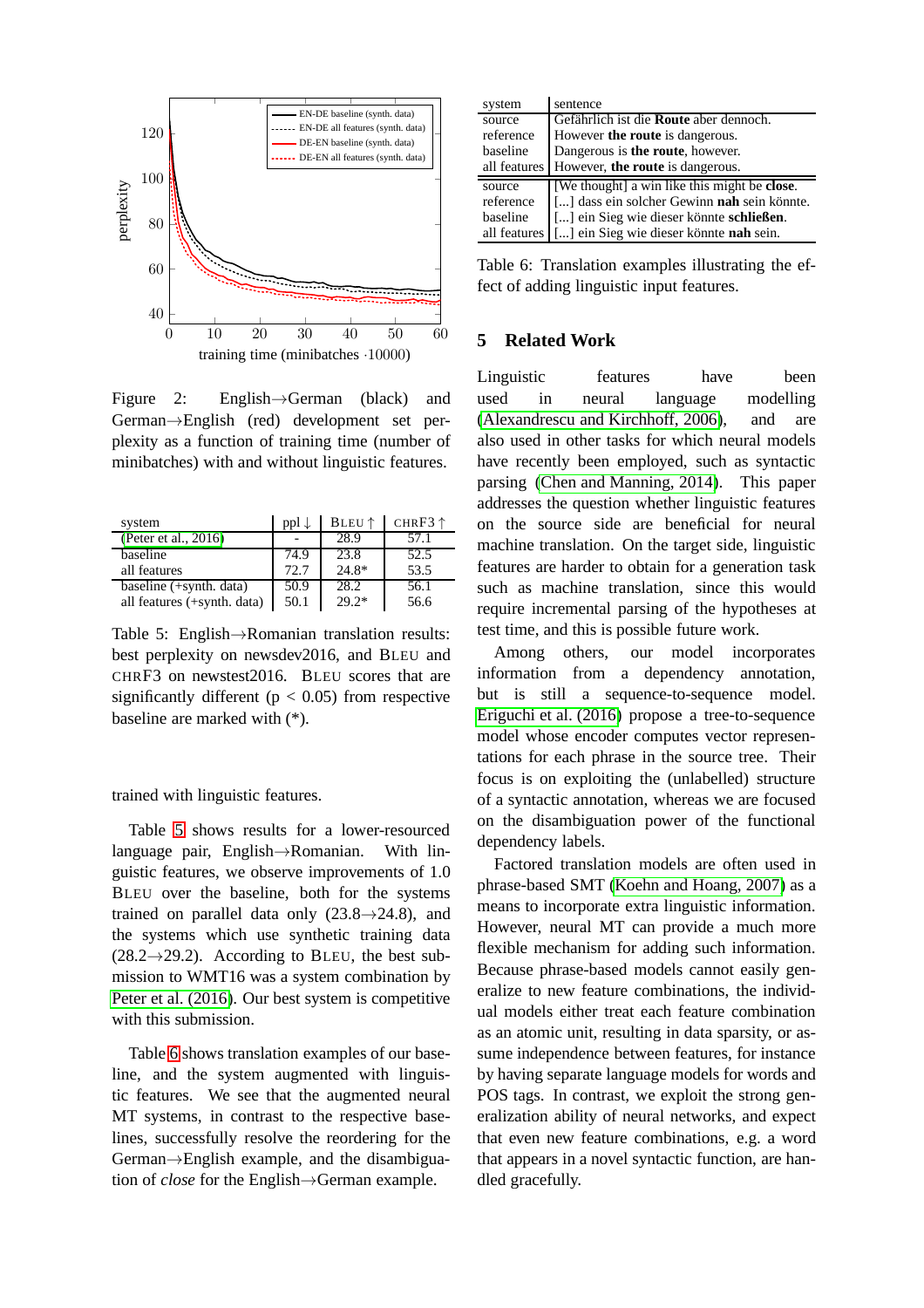One could consider the lemmatized representation of the input as a second source text, and perform multi-source translation [\(Zoph and Knight, 2016\)](#page-8-15). The main technical difference is that in our approach, the encoder and attention layers are shared between features, which we deem appropriate for the types of features that we tested.

## **6 Conclusion**

In this paper we investigate whether linguistic input features are beneficial to neural machine translation, and our empirical evidence suggests that this is the case.

We describe a generalization of the encoder in the popular attentional encoder-decoder architecture for neural machine translation that allows for the inclusion of an arbitrary number of input features. We empirically test the inclusion of various linguistic features, including lemmas, part-of-speech tags, syntactic dependency labels, and morphological features, into English↔German, and English→Romanian neural MT systems. Our experiments show that the linguistic features yield improvements over our baseline, resulting in improvements on newstest2016 of 1.5 BLEU for German→English, 0.6 BLEU for English→German, and 1.0 BLEU for English→Romanian.

In the future, we expect several developments that will shed more light on the usefulness of linguistic (or other) input features, and whether they will establish themselves as a core component of neural machine translation. On the one hand, the machine learning capability of neural architectures is likely to increase, decreasing the benefit provided by the features we tested. On the other hand, there is potential to explore the inclusion of novel features for neural MT, which might prove to be even more helpful than the ones we investigated, and the features we investigated may prove especially helpful for some translation settings, such as very low-resourced settings and/or translation settings with a highly inflected source language.

## **Acknowledgments**

This project has received funding from the European Union's Horizon 2020 research and innovation programme under grant agreements 645452 (QT21), and 644402 (HimL).

## **References**

- <span id="page-7-4"></span>[Alexandrescu and Kirchhoff2006] Andrei Alexandrescu and Katrin Kirchhoff. 2006. Factored Neural Language Models. In *Proceedings of the Human Language Technology Conference of the NAACL, Companion Volume: Short Papers*, pages 1–4, New York City, USA. Association for Computational Linguistics.
- <span id="page-7-0"></span>[Bahdanau et al.2015] Dzmitry Bahdanau, Kyunghyun Cho, and Yoshua Bengio. 2015. Neural Machine Translation by Jointly Learning to Align and Translate. In *Proceedings of the International Conference on Learning Representations (ICLR)*.
- <span id="page-7-5"></span>[Chen and Manning2014] Danqi Chen and Christopher Manning. 2014. A Fast and Accurate Dependency Parser using Neural Networks. In *Proceedings of the 2014 Conference on Empirical Methods in Natural Language Processing (EMNLP)*, pages 740–750, Doha, Qatar. Association for Computational Linguistics.
- <span id="page-7-3"></span>[Cho et al.2014] Kyunghyun Cho, Bart van Merrienboer, Caglar Gulcehre, Dzmitry Bahdanau, Fethi Bougares, Holger Schwenk, and Yoshua Bengio. 2014. Learning Phrase Representations using RNN Encoder–Decoder for Statistical Machine Translation. In *Proceedings of the 2014 Conference on Empirical Methods in Natural Language Processing (EMNLP)*, pages 1724–1734, Doha, Qatar. Association for Computational Linguistics.
- <span id="page-7-7"></span>[Eriguchi et al.2016] Akiko Eriguchi, Kazuma Hashimoto, and Yoshimasa Tsuruoka. 2016. Tree-to-Sequence Attentional Neural Machine Translation. *ArXiv e-prints*.
- <span id="page-7-2"></span>[Gülçehre et al.2015] Çaglar Gülçehre, Orhan Firat, Kelvin Xu, Kyunghyun Cho, Loïc Barrault, Huei-Chi Lin, Fethi Bougares, Holger Schwenk, and Yoshua Bengio. 2015. On Using Monolingual Corpora in Neural Machine Translation. *CoRR*, abs/1503.03535.
- <span id="page-7-1"></span>[Jean et al.2015] Sébastien Jean, Orhan Firat, Kyunghyun Cho, Roland Memisevic, and Yoshua Bengio. 2015. Montreal Neural Machine Translation Systems for WMT'15 . In *Proceedings of the Tenth Workshop on Statistical Machine Translation*, pages 134–140, Lisbon, Portugal. Association for Computational Linguistics.
- <span id="page-7-8"></span>[Koehn and Hoang2007] Philipp Koehn and Hieu Hoang. 2007. Factored Translation Models. In *Proceedings of the 2007 Joint Conference on Empirical Methods in Natural Language Processing and Computational Natural Language Learning (EMNLP-CoNLL)*, pages 868–876, Prague, Czech Republic. Association for Computational Linguistics.
- <span id="page-7-6"></span>[Mikolov et al.2013] Tomas Mikolov, Wen-tau Yih, and Geoffrey Zweig. 2013. Linguistic Regularities in